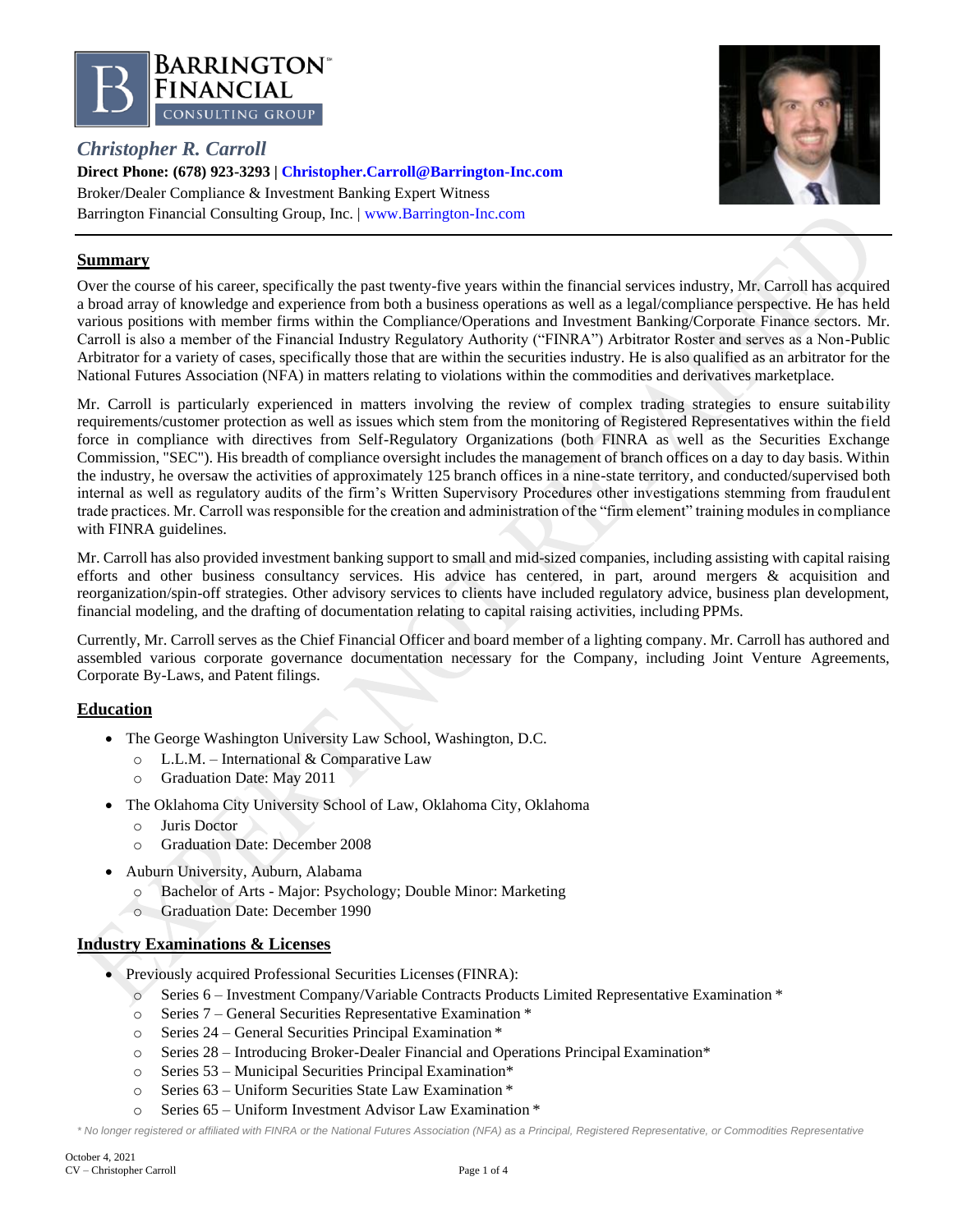# **Relevant Professional Experience**

Expert Witness & Litigation Support Consultant – Barrington Financial Consulting Group, Inc. (BFGC), a Minneapolis, MN-based securities and insurance litigation support and consulting firm.

Atlanta, Georgia; October 2018 to Present

- Provides Expert Witness & Litigation Support services to retaining counsel for BFGC clients, specializing in both the U.S. and Canadian securities and financial services industries;
- Possesses significant knowledge of securities regulatory constructs, both from the U.S. perspective (FINRA/SEC/Federal & State laws) as well as from a Canadian standpoint (Investment Industry Regulatory Organization of Canada – IIROC);
- Author of multiple comprehensive Expert Reports for clients, as requested by retaining counsel;
- Offers Expert testimony under oath in a variety of forums (FINRA Arbitration, AAA Arbitration, civil trial, etc.) as necessary, contingent upon the engagement;
- Areas of expertise include, but are not limited to: Breach of Fiduciary Duty, Customer Suitability, Failure to Supervise, Mergers & Acquisitions Analysis, Investment Banking capital strategies, and Broker/Dealer Compliance Operations;
- Qualified as both an Arbitrator for FINRA's Arbitration Roster as well as an Arbitrator for the National Futures Association (NFA);
- Retained by both Claimants' (Plaintiff) as well as Respondents' (Defendant) counsel;
- Extensive industry research & legal writing skills add value to client assignments.

### President – EagleWatch Holdings, LLC

Atlanta, Georgia; January 2015 to Present

- Engaged in the commercial real estate space with strategic partners to develop, finance, and acquire various real property holdings, with the primary focus in the hospitality sector.
- Assists small companies with capital raising efforts and other business consultancy services, including strategic placement within various niche markets.
- Provides advice to clients involving complex securities transactions, including mergers & acquisition activities, as well as advice on a specific transaction such as a reorganization or spin-off of a particular business unit.

### Chief Financial Officer – Spectrum FML, Inc.

Washington, DC and Atlanta, Georgia; March 2013 to Present

- In charge of raising capital for start-up LED lighting company, including equity/debt components, as well as securing federal grant funding from the Department of Transportation.
- Instrumental in developing Business Plans, Marketing strategies, and other ancillary documents for presentation to investment groups to facilitate capitalization of company.
- Accountable for internal financial controls and business planning for the company.
- Responsible for drafting portions of Request for Proposal (RFP) from the Federal Aviation Administration (FAA) to secure funding in the form of Federal research grants.

# Senior Program Management Analyst - Science Applications International Corporation (SAIC)

Washington, DC; November 2009 to October 2013

- Provided Legal/Regulatory advice on issues related to the Aviation Safety Division of the Federal Aviation Administration (FAA). Worked in conjunction with the International Legal Division for coordination with International Civil Aviation Organization (ICAO) policies and procedures.
- Participated in all Financial Planning & Analysis activities within the Division to establish and manage long-term budgets. Experience with drafting internal business plans and standard operating procedures for the Division to reflect staffing requirements, technical goals of the Division, and progress toward completion of various tasks.

### Consultant - Virgo Capital Fund, LLP., Private Equity Fund

Oklahoma City, Oklahoma; May 2006 to September 2006. Summer employment - Law School.

• Identified investment opportunities within specified niche spaces. Developed market research on companies which was subsequently presented to the investment board.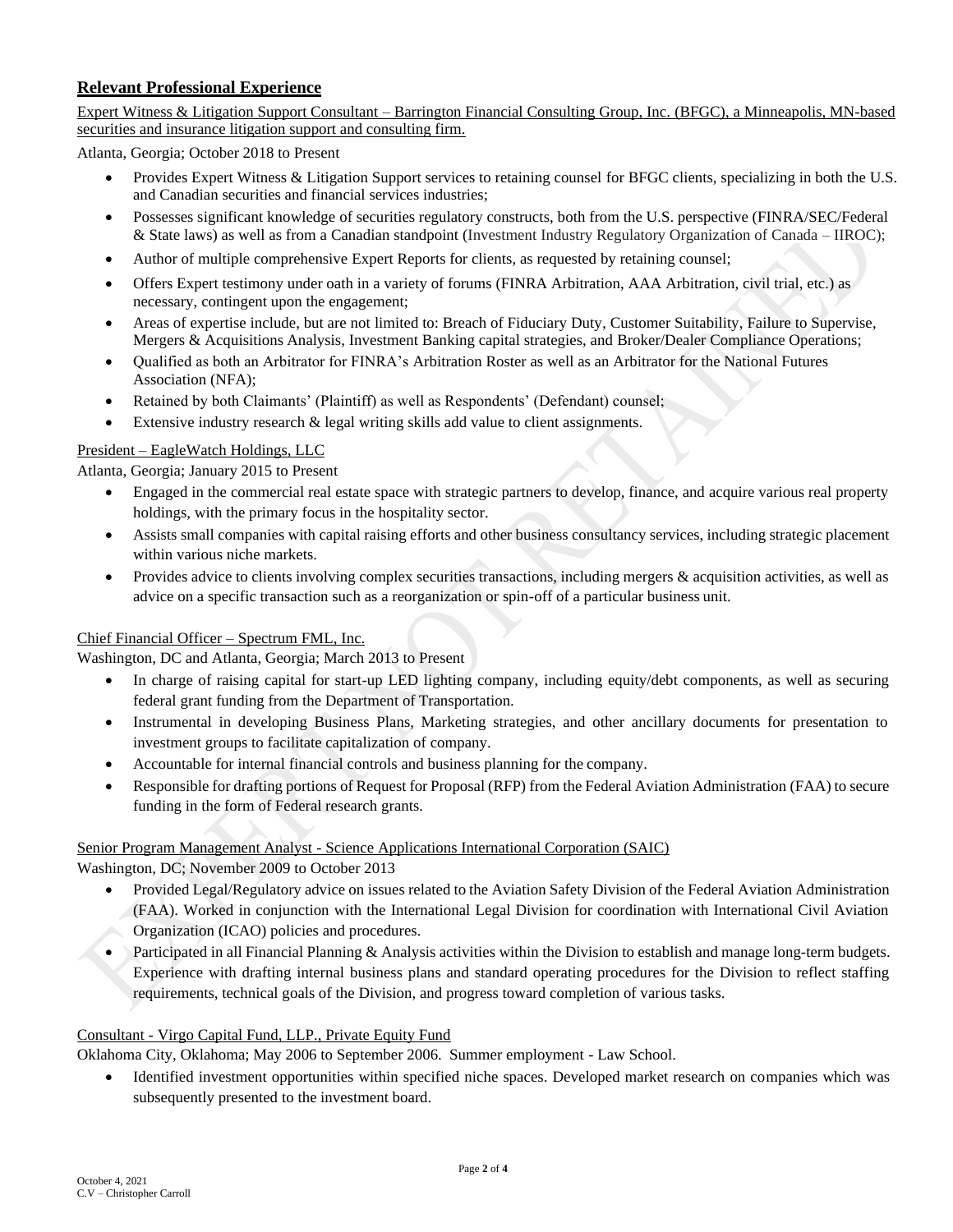Regional Office of Supervisory Jurisdiction (ROSJ) Manager - World Group Securities, Inc.

Registered Broker/Dealer, Salt Lake City, Utah and Edmond, Oklahoma; April 2002 to January 2006.

\*Certain assets of WMA Securities, Inc. were purchased by Netherlands-based Aegon, NV. Subsequently transferred from Atlanta, Georgia to Salt Lake City, Utah.

- Managed approximately 125 branch offices in a nine-state territory within the Inter-Mountain West Region. This involved extensive travel to: conduct/supervise regulatory and internal audits, direct internal investigations stemming from fraudulent trade practices, and to administer training modules developed by the firm in order to comply with fluid changes to NASD and SEC policies.
- Accountable for reviewing complex trading strategies to ensure suitability requirements and customer protection. Drafted multiple securities related documents, including internal training manuals, policy and procedure manuals, and regulatory response letters regarding audits. Rewarded with special projects including becoming a member of the Judiciary Council for the firm as well as being asked to speak at the firm's national convention in 2004.

# President - Renaissance Capital Management, Inc.

Atlanta, Georgia; March 1999 to June 2001

- Owned and operated investment banking firm, and provided approximately \$10 million in capital for several private corporations through an extensive list of both private equity sources as well as institutional funding sources across a myriad of industries.
- Gained experience in the fields of Bridge loan financing structures, Leveraged Buy-Out and Management Buy-Out facilitation, first mortgage and mezzanine financing, and the leveraging of restricted stock under Rule 144. Assisted private companies with Public Finance issues, such as municipal bond enhancements, general obligation bond research, and acted as a liaison between insurance company lending departments and private clients.
- Offered business advisory services to clients, including: regulatory advice, business plan development, financial modeling, and the drafting of documentation relating to public/private capital raising activities.

### Chief Financial Officer/Chief Compliance Officer – Attkisson, Carter & Akers, LLP.

Atlanta, Georgia; May 1996 to December 1998

- Supervised approximately 35 Registered Representatives. Responsible for interacting with legal counsel to assemble Private Placement Memorandums for representatives of the firm and to manage the operational staff of the firm, including the sales assistants, and trade desk personnel.
- Worked with senior management to develop annual budgets and forecasts for the financial well-being of the company. Filed the quarterly/annual NASD/SEC Financial Focus Reports.

### Compliance Audit Supervisor – Financial Service Corporation

Atlanta, Georgia; February 1992 to May 1996

• Responsible for scheduling and conducting audits of branch offices across the country. Successfully passed many securities exams while employed in this capacity, and acquired a broad foundational base of securities laws during my tenure.